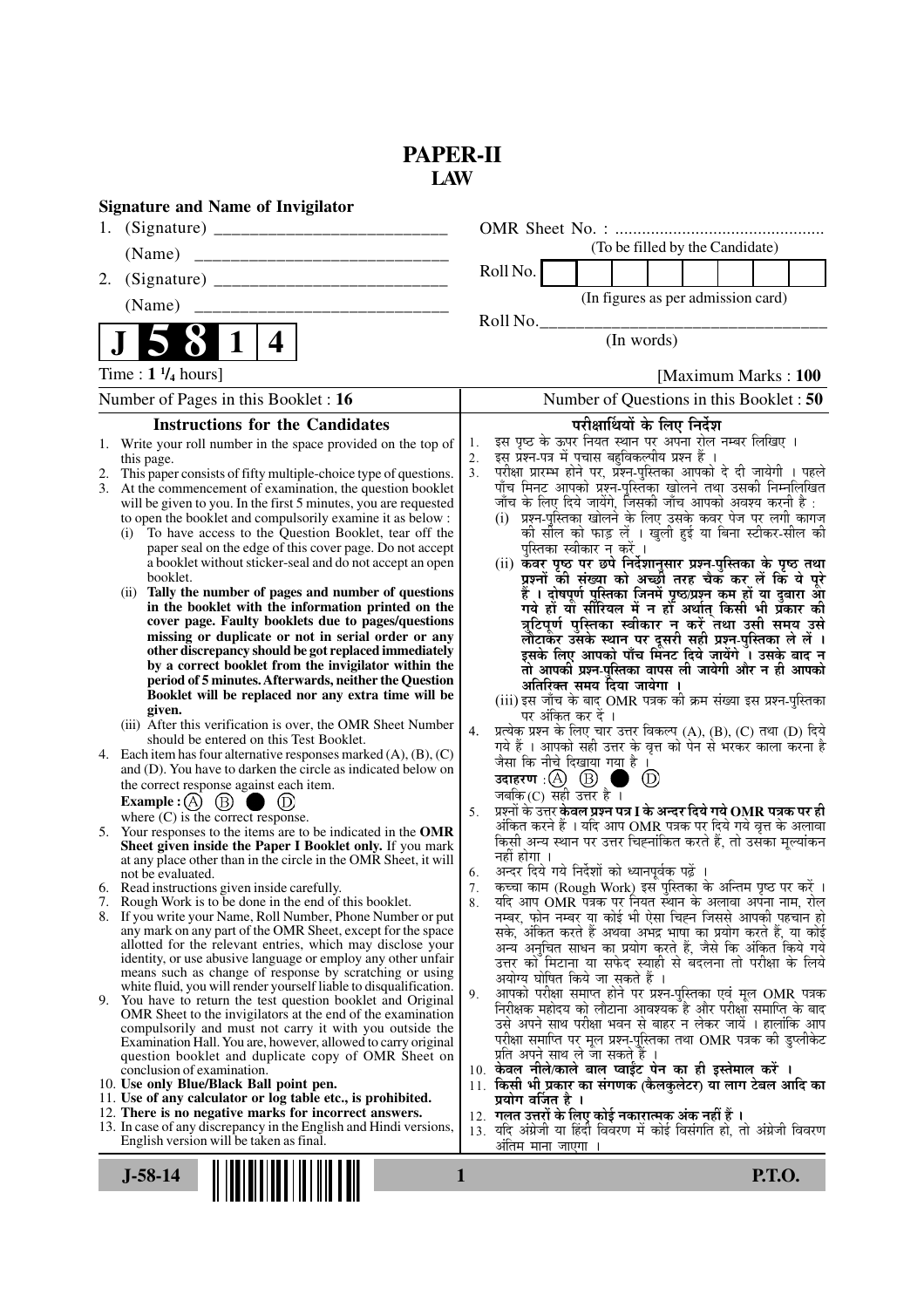# **LAW**

## **PAPER – II**

**NOTE :** This paper contains **fifty (50)** objective type questions of **two (2)** marks each. **All** questions are compulsory.

- **1.** In which of the following cases, the Supreme Court held that 'the preamble is the part of the constitution' ?
	- (A) Berubari union and Exchage of enclave
	- (B) Golaknath v/s State of Punjab
	- (C) Kesavananda Bharati v/s State of Kerala
	- (D) None of the above
- **2.** Clause(5) of article-15 has been added to the constitution by :
	- (A) Constitution (First Amendment) Act
	- (B) Constitution (Seventh Amendment) Act
	- (C) Constitution (Forty-second Amendment) Act
	- (D) Constitution (Ninety-third Amendment) Act
- **3.** Match List-I with List-II and select the correct answer using the codes given below the lists :

|     |                     | $List-I$            |              |              | $List-II$                       |
|-----|---------------------|---------------------|--------------|--------------|---------------------------------|
| i.  |                     |                     |              |              | Equal justice and a. Article-44 |
|     | free legal aid      |                     |              |              |                                 |
| ii. |                     |                     |              |              | Uniform civil code b. Article-  |
|     | for citizens        |                     |              |              | 48A                             |
|     |                     |                     |              |              | iii Protection and c. Article-  |
|     | improvement         |                     |              | of           | 39A                             |
|     | environment and     |                     |              |              |                                 |
|     | safeguarding of     |                     |              |              |                                 |
|     | forests and wild    |                     |              |              |                                 |
|     | life.               |                     |              |              |                                 |
|     | iv. Promotion       |                     |              |              | of d. Article 51                |
|     | international peace |                     |              |              |                                 |
|     | and security        |                     |              |              |                                 |
|     | <b>Codes:</b>       |                     |              |              |                                 |
|     | Ť                   | $\ddot{\mathbf{i}}$ | iii          | iv           |                                 |
| (A) | $\mathbf{c}$        | $\mathbf b$         | d            | a            |                                 |
| (B) | $\overline{c}$      | a a                 | $\mathbf{b}$ | d            |                                 |
|     | $(C)$ a b           |                     | $\mathbf{C}$ | d            |                                 |
|     | $\mathbf d$         | a                   | b            | $\mathbf{c}$ |                                 |

- **4.** Rights of a citizen under Article-19 are automatically suspended during the period of emergency, if emergency under Article-352 is declared on the grounds of :
	- (A) war, external aggression or armed rebellion
	- (B) war or armed rebellion
	- (C) external aggression or armed rebellion
	- (D) war or external aggression
- **5.** In which of the following cases the supreme court has held that the word 'law' in Article-21 does not mean merely an enacted piece of law but must be just, fair and reasonable law ?
	- (A) A.K. Gopalan v/s State of Madras
	- (B) Maneka Gandhi v/s Union of India
	- (C) Both (A) and (B) above
	- (D) None of the above
- **6.** A distinguished jurist can be appointed as a judge of the :
	- (A) high court only
	- (B) supreme court only
	- (C) high court or supreme court both
	- (D) none of the above
- **7.** 'Which cannot be done directly, cannot be done indirectly.' – This statement epitomises the doctrine of :
	- (A) colourable legislation
	- (B) pith and substance
	- (C) harmonious construction
	- (D) eclipse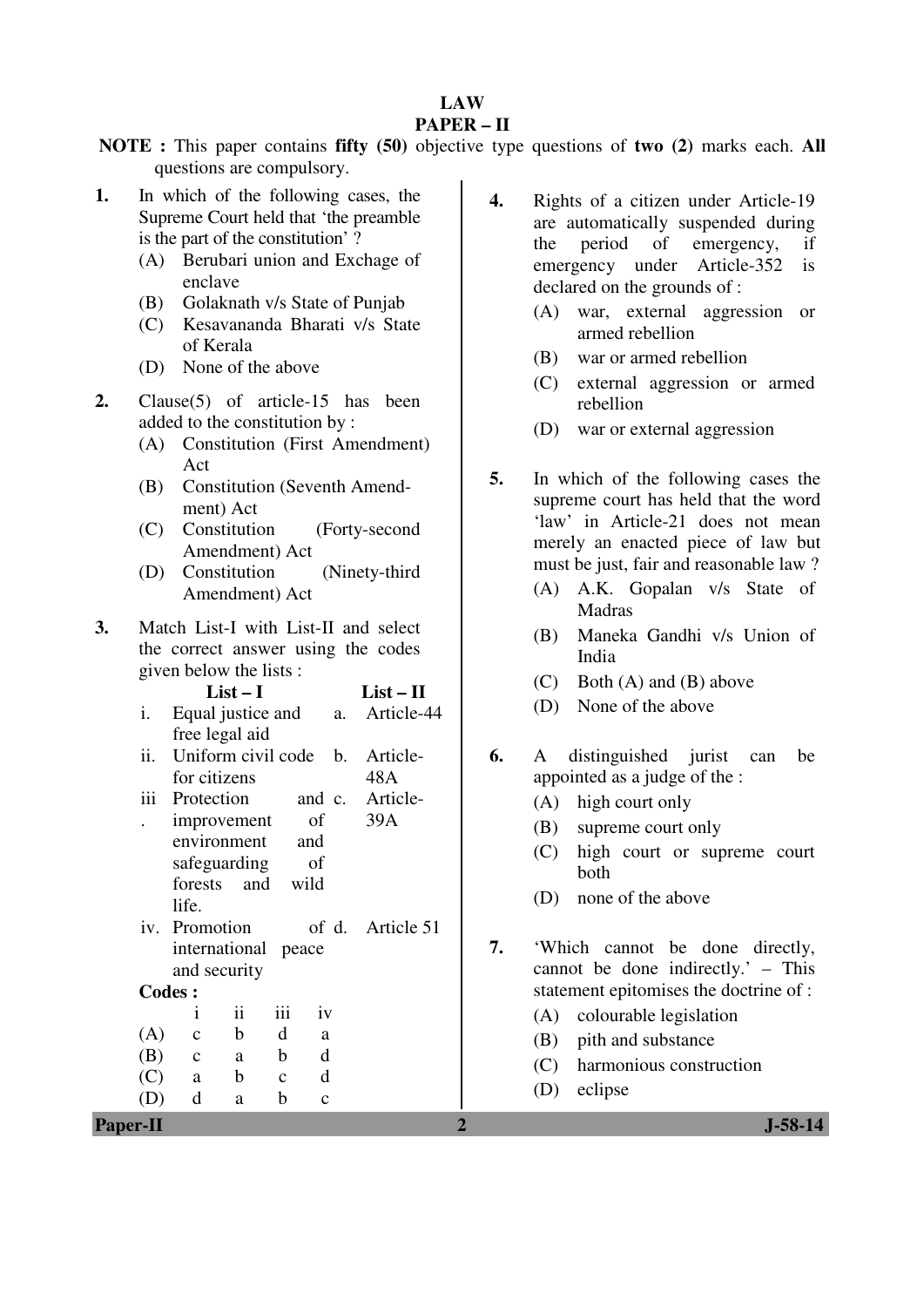## विधि

## ¯ÖÏ¿®Ö¯Ö¡Ö **– II**

**नोट:** इस प्रश्नपत्र में **पचास (50)** बहु-विकल्पीय प्रश्न हैं । प्रत्येक प्रश्न के **दो (2)** अंक हैं । **सभी** प्रश्न अनिवार्य हैं ।

- 1. निम्नलिखित में से किस मामले में उच्चतम <u>न्यायालय के निर्णयानसार 'उद्देशिका (प्रिएंबुल)'</u> संविधान का एक भाग है ?
	- (A) बेरुबरी संघ ऐंड एक्सचेंज ऑफ इंक्लेव
	- $(B)$  गोलकनाथ बनाम पंजाब राज्य
	- (C) केशवानंद भारती बनाम केरल राज्य
	- (D) उपर्युक्त में से कोई नहीं
- **2.** अनुच्छेद 15 का खण्ड (5) संविधान में किसके द्रारा जोडा गया ?
	- $(A)$  संविधान (प्रथम संशोधन) अधिनियम
	- (B) संविधान (सप्तम संशोधन) अधिनियम
	- (C) संविधान (बयालीसवाँ संशोधन) अधिनियम
	- (D) संविधान (तिरानबेवाँ संशोधन) अधिनियम
- **3.** सची-I को सची-II के साथ समेलित कीजिए तथा सूची के नीचे दिए गए कूट से सही उत्तर चनिए  $\cdot$

|                       | सूची - I                    | सूची – II       |
|-----------------------|-----------------------------|-----------------|
| i.                    | समान न्याय                  | a. अनुच्छेद 44  |
|                       | तथा नि:शुल्क                |                 |
|                       | कानूनी सहायता               |                 |
| $\ddot{\mathbf{i}}$ . | नागरिकों के                 | b. अनुच्छेद 48A |
|                       | लिए एकसमान                  |                 |
|                       | सिविल संहिता                |                 |
| iii.                  | पर्यावरण का c. अनुच्छेद 39A |                 |
|                       | परिरक्षण एवं                |                 |
|                       | संवर्धन तथा                 |                 |
|                       | वनों एवं वन्य               |                 |
|                       | जीवन<br>के                  |                 |
|                       | सुरक्षोपाय                  |                 |
|                       | iv. अंतर्राष्ट्रीय          | d. अनुच्छेद 51  |
|                       | शांति एवं सुरक्षा           |                 |
|                       | को बढावा                    |                 |
| कूट :                 |                             |                 |

 i ii iii iv  $(A)$  c b d a (B) c a b d (C) a b c d (D) d a b c

- 4. अनुच्छेद 352 के अंतर्गत निम्नलिखित में से किन आधारों पर आपातकाल घोषित किए जाने पर अनुच्छेद 19 के अंतर्गत नागरिकों के अधिकार स्वत: निलम्बित हो जाते हैं ?
	- $(A)$  युद्ध, बाह्य आक्रमण या सशस्त्र विद्रोह
	- (B) युद्ध अथवा सशस्त्र विद्रोह
	- $(C)$  बाह्य आक्रमण अथवा सशस्त्र विद्रोह
	- (D) युद्ध अथवा बाह्य आक्रमण
- 5. निम्नलिखित में से किस वाद में उच्चतम <u>न्यायालय ने निर्णय लिया कि अनुच्छेद 21 में</u> 'विधि' शब्द केवल अधिनियमित कानून को ही नहीं बल्कि किसी भी न्यायपूर्ण, उचित ऋज<u>ू</u> तथा यक्तियक्त विधि को व्यंजित करता है ?
	- $(A)$  ए.के. गोपालन बनाम मद्रास राज्य
	- $(B)$   $\vec{B}$  मेनका गांधी बनाम भारत संघ
	- $(C)$  उपर्युक्त  $(A)$  तथा  $(B)$  दोनों
	- (D) उपर्युक्त में से कोई नहीं
- **6.** किसी लब्धप्रतिष्ठ विधिवेत्ता को किस न्यायालय का न्यायाधीश बनाया जा सकता है ?
	- (A) केवल उच्च न्यायालय का
	- (B) केवल उच्चतम न्यायालय का
	- $(C)$  उच्च न्यायालय तथा उच्चतम न्यायालय दोनों का
	- (D) उपर्युक्त में से कोई नहीं
- 7. 'जिसे प्रत्यक्ष रूप में नहीं किया जा सकता उसे अप्रत्यक्ष रूप में भी नहीं किया जा सकता' – यह वक्तव्य किस सिद्धांत को साकार करता है ?
	- (A) छदम विधायन का सिद्धान्त
	- (B) सारांश और सार का सिद्धान्त
	- $(C)$  समरसता निर्माण
	- $(D)$  आच्छादन का सिद्धान्त

 **J-58-14 3 Paper-II**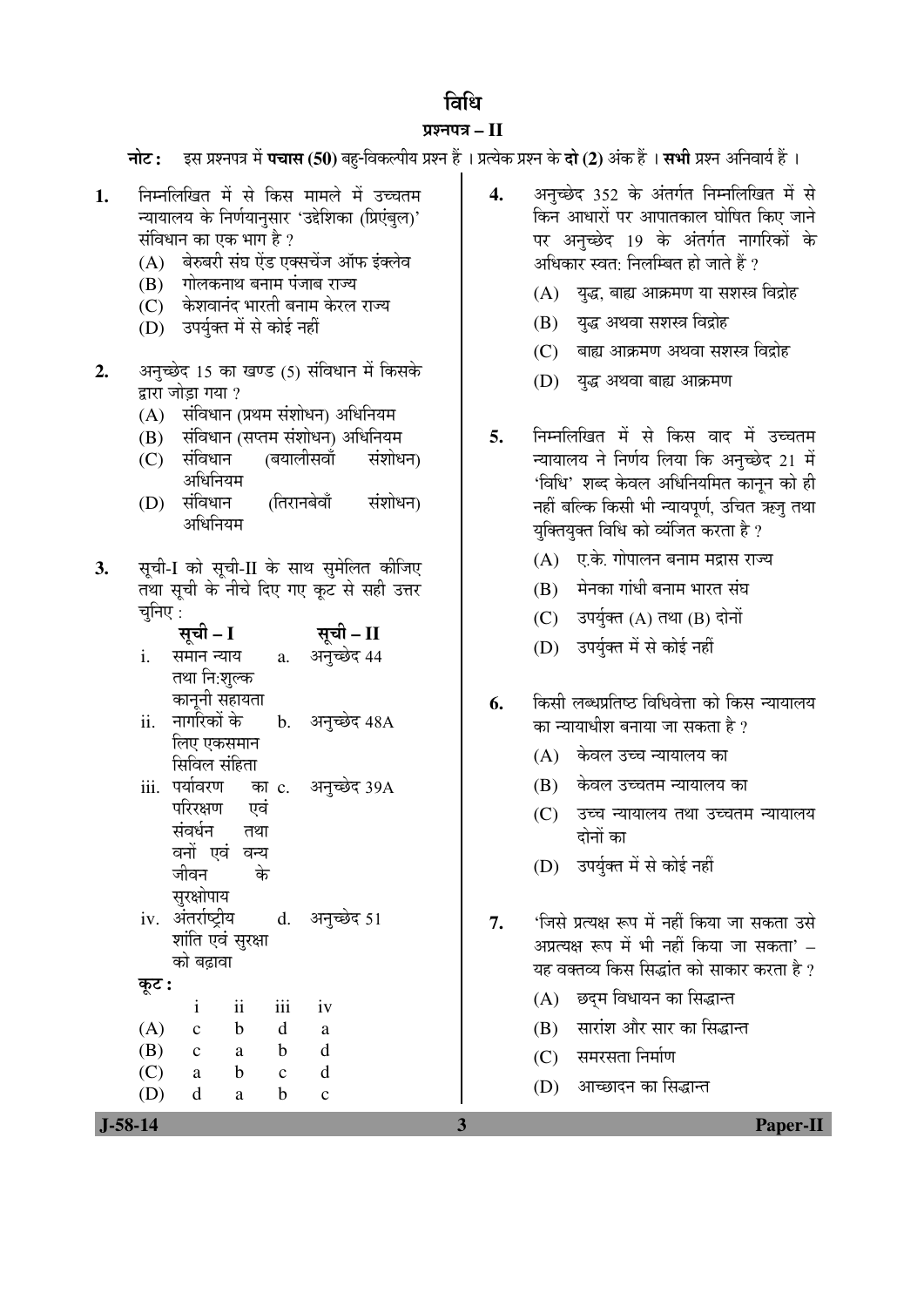**8.** Match List-I with List-II by using the codes given below :

Possession must be protected because :

|               | List-I      |                 |              | $List-II$                                                                              |           |
|---------------|-------------|-----------------|--------------|----------------------------------------------------------------------------------------|-----------|
| 1.            | Kent        | a.              |              | Man by taking<br>possession has<br>brought the object<br>within his sphere<br>of will. |           |
| 2.            | Hegal       | b.              |              | In possession there<br>is manifestation of<br>individual's will.                       |           |
| 3.            | Hollard     | $\mathcal{C}$ . |              | Every<br>act<br>violence<br>unlawful.                                                  | οf<br>is  |
| 4.            | Savigny d.  |                 |              | It is essential<br>preservation<br>peace.                                              | for<br>of |
| <b>Codes:</b> |             |                 |              |                                                                                        |           |
|               | 1           | 2               | 3            | 4                                                                                      |           |
| (A)           | $\mathbf c$ | b               | d            | a                                                                                      |           |
| (B)           | a           | d               | b            | $\mathbf{c}$                                                                           |           |
| (C)           | b           | d               | $\mathbf{C}$ | a                                                                                      |           |
| (D)           | a           | b               | $\ddot{c}$   | d                                                                                      |           |

- **9.** Which one of the following statements is not correct ?
	- (A) Austin and Kelson did much to rescue jurisprudence from the so-called confusion of social sciences.
	- (B) Historical school of jurisprudence was a reaction against a prior methods of reasoning of eighteen century natural law.
	- (C) Cujas and Hugo also applied the historical approach in the study of law.
	- (D) Savigny did not discard the principle of natural law.

**10.** Match List-I (Name of Books) with List-II (Name of Writers) and select the correct answer :

|     |                | $List-I$       |                         | $List-II$                       |  |
|-----|----------------|----------------|-------------------------|---------------------------------|--|
| a.  |                |                |                         | Pure theory of 1. Hans Kelson   |  |
|     | law            |                |                         |                                 |  |
|     |                |                |                         | b. Three lectures 2. Max Muller |  |
|     |                | on Vedanta     |                         |                                 |  |
|     |                | philosophy     |                         |                                 |  |
|     |                | c. Judiciary   |                         | 3. Justice V.D.                 |  |
|     |                | attacks and    |                         | Tulzapurkar                     |  |
|     | survivals      |                |                         |                                 |  |
|     |                |                |                         | d. The growth of 4. Justice     |  |
|     | law            |                |                         | Cardozo                         |  |
|     | <b>Codes:</b>  |                |                         |                                 |  |
|     | a              | b              | $\mathbf c$             | d                               |  |
| (A) | $\mathbf{1}$   | $\overline{2}$ | $\overline{\mathbf{3}}$ | $\overline{4}$                  |  |
|     |                | $(B)$ 4 3      | $\overline{2}$          | $\mathbf{1}$                    |  |
|     | $(C)$ 3        | $\overline{1}$ | $\overline{4}$          | $\overline{2}$                  |  |
| (D) | $\overline{2}$ | 4              | 1                       | 3                               |  |

- **11.** The term 'Legal Theory' has been first time coined by :
	- (A) Hans Kelson
	- (B) W. Friedman
	- (C) Salmond
	- (D) Ronald Dworkin
- **12.** Which of the following statement is not true about the conformity of custom ?
	- (A) It should be in conformity with public policy.
	- (B) It should be in conformity with statutory law.
	- (C) In England, custom will be recognised even if it is in conflict with some fundamental principles of law.
	- (D) The custom must not be in conflict with tradition.
- **13.** "No one has any other right than always to do his duty." It was stated by :
	- (A) Kelsen
	- (B) Prof. Duguit
	- (C) Holland
	- (D) Salmond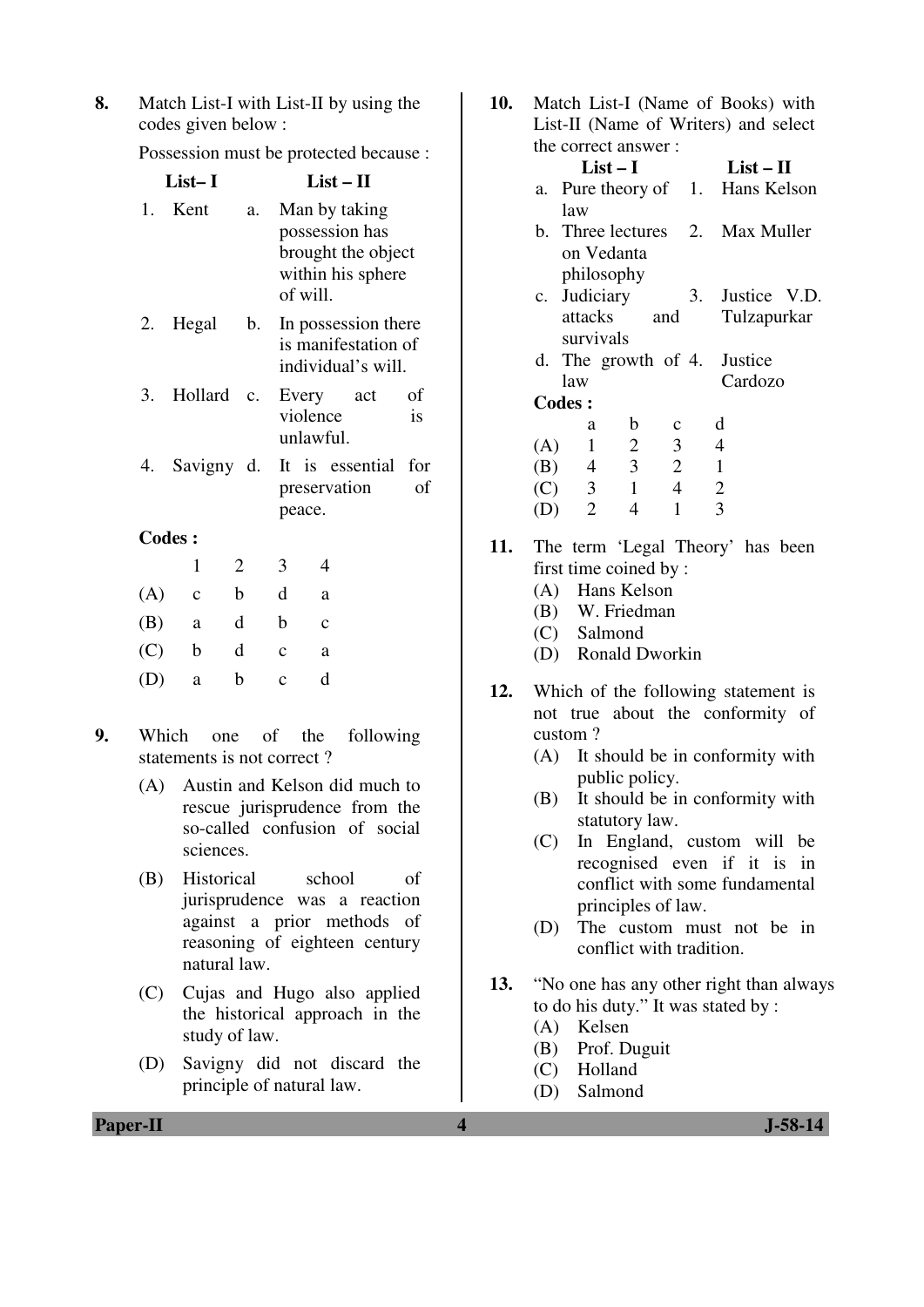8. सृची-I को सृची-II के साथ सुमेलित कीजिए तथा सूची के नीचे दिए गए कोड से सही उत्तर चनिए $\,$  :

> कब्जा की हिफाजत अनिवार्यत: की जानी चाहिए क्योंकि $\,\cdot\,$

|       | सूची – I     |                | सूची – II                                                             |  |
|-------|--------------|----------------|-----------------------------------------------------------------------|--|
|       | 1. केंट      | a.             | कब्जा लेकर मनुष्य उस<br>वस्तु को अपनी इच्छा के<br>दायरे में लाता है । |  |
|       | 2. हेगेल     | b.             | कब्जा में मनुष्य की इच्छा<br>का प्रकटन होता है                        |  |
| 3.    | हॉलार्ड      | $\mathbf{c}$ . | हिंसा का प्रत्येक कृत्य<br>गैरकानूनी है ।                             |  |
| 4.    | सेविग्नी     | d.             | शांति बनाए रखने के लिए<br>यह अनिवार्य है ।                            |  |
| कूट : |              |                |                                                                       |  |
|       | $\mathbf{1}$ | $\overline{2}$ | 3<br>4                                                                |  |
| (A)   | $\mathbf{C}$ | b              | d<br>a                                                                |  |
| (B)   | a            | d              | b<br>$\ddot{c}$                                                       |  |
| (C)   | b            | d              | $\mathbf c$<br>a                                                      |  |
| (D)   | a            | b              | d<br>c                                                                |  |

9. • निम्नलिखित में से कौन सा वक्तव्य सही नहीं है ?

- $(A)$  समाज विज्ञानों के तथाकथित भ्रमभाव से विधिशास्त्र को बचाने का बहुत अधिक प्रयास आस्टिन तथा केल्सन ने किया ।
- (B) विधिशास्त्र को ऐतिहासिक विचारधारावाला संप्रदाय. अठारहवीं शताब्दी के प्राकृतिक कानन के पहले की तर्कणा विधि के विरुद्ध प्रतिक्रिया के रूप  $\overrightarrow{H}$  उभरा $\overrightarrow{H}$
- (C) विधि के अध्ययन में कुजास तथा ह्यूगो ने भी ऐतिहासिक उपागम का अनुप्रयोग किया ।
- (D) सेविग्नी ने प्राकृतिक कानून के सिद्धांत को बरखास्त नहीं किया ।

10. सूची-I (पुस्तक) को सूची-II (लेखक) से सुमेलित कीजिए और सही उत्तर चुनिए :

|       |                |                |                | सुमालत कााजए आर सहा उत्तर चानए :                  |  |
|-------|----------------|----------------|----------------|---------------------------------------------------|--|
|       | सूची – I       |                |                | सूची – II                                         |  |
|       |                |                |                | a. प्योर <sup>ि</sup> थयरी       1.    हेंस केलसन |  |
|       | ऑफ लॉ          |                |                |                                                   |  |
|       |                |                |                | b. श्री लेक्चर्स ऑन 2.   मैक्स मूलर               |  |
|       | वेदान्त        |                |                |                                                   |  |
|       | फिलॉसफी        |                |                |                                                   |  |
|       |                |                |                | c. जुडिसियरी : 3. जस्टिस वी.डी.                   |  |
|       |                | अटैक्स एण्ड    |                | तुलजापुरकर                                        |  |
|       | सर्वाइवल्स     |                |                |                                                   |  |
|       |                |                |                | d. दि ग्रोथ ऑफ लॉ 4. जस्टिस कार्डोजो              |  |
| कोड : |                |                |                |                                                   |  |
|       | a              | $\mathbf b$    | $\mathbf{c}$   | d                                                 |  |
| (A)   | $\overline{1}$ | $\overline{2}$ | $\overline{3}$ | $\overline{4}$                                    |  |
|       |                | $(B)$ 4 3 2 1  |                |                                                   |  |
| (C)   | $\overline{3}$ | $\overline{1}$ | $\overline{4}$ | $\overline{2}$                                    |  |

- 11. 'लीगल थियरी' शब्द को गढ़ने वाला (प्रथम सर्जक) कौन है ?
	- (A) हैंस केलसन
	- (B) डब्ल्य् फ्रीडमैन

(D) 2 4 1 3

- (C) साल्मण्ड
- (D) रोनाल्ड ड्वोर्किन
- 12. निम्नलिखित में से कौन सा कथन प्रथा या रूढि की अनुरूपता के संबंध में सही नहीं है ?
	- $(A)$  इसे सार्वजनिक नीति के अनुरूप होना चाहिए $|$ ।
	- (B) इसे कानून के अनुरूप होना चाहिए ।
	- (C) इंग्लैंड में प्रथाएँ/रूढ़ियों को मान्यता तब भी प्रदान की जाएगी जब वे विधि के कछ मौलिक सिद्धांतों के विरुद्ध भी हों ।
	- (D) रूढ़ि को परम्परा के विरुद्ध नहीं होना चाहिए ।
- 13. "किसी को भी इससे बढ़कर कोई अधिकार नहीं होता कि उसे सदैव अपना कर्त्तव्य करना है" – यह किसने कहा था ?
	- $(A)$  केल्सन
	- (B) प्रोफेसर डुग्विट
	- $(C)$  हॉलैंड
	- (D) साल्मण्ड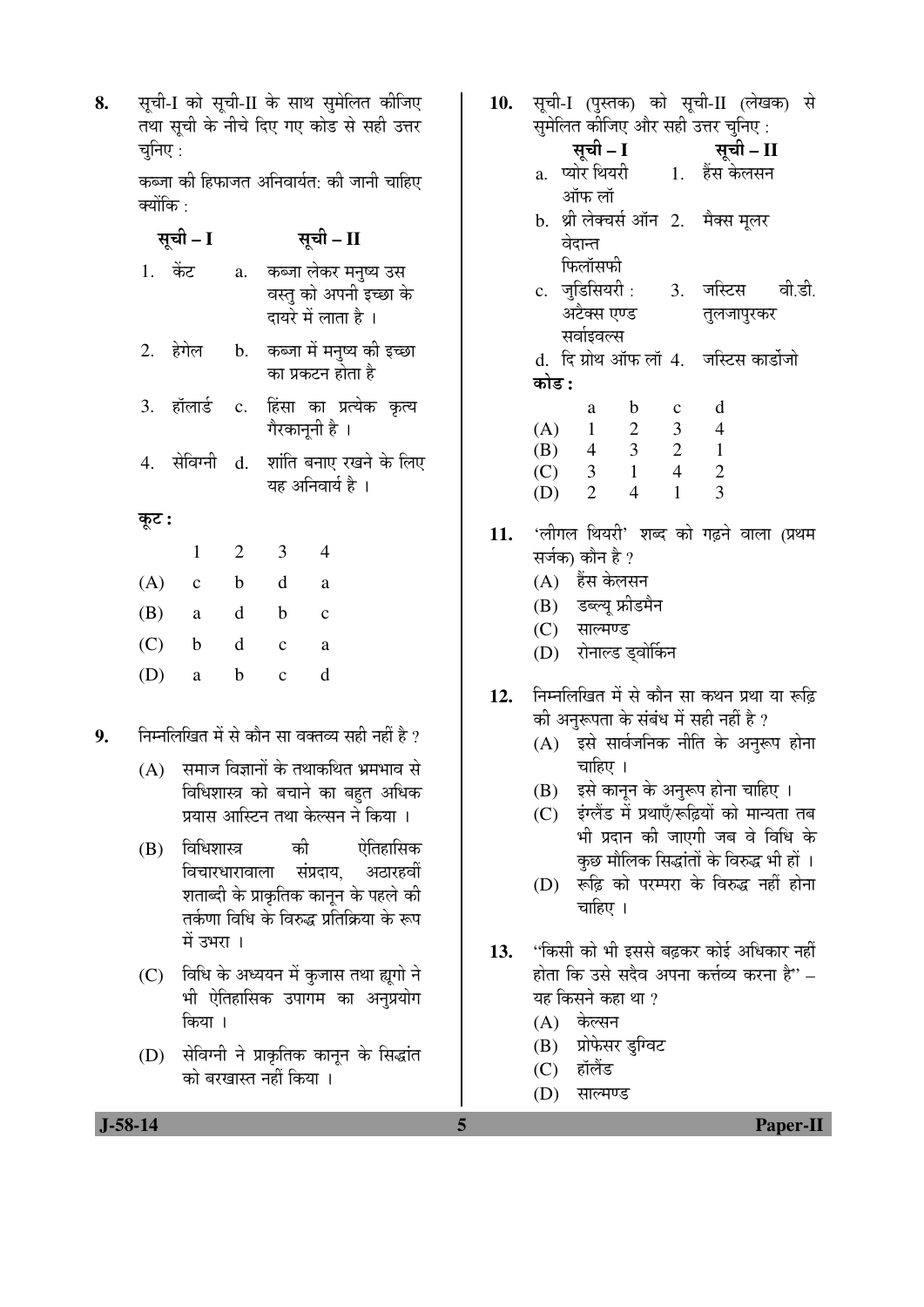- **14. Assertion (A) :** Custom is per se law, independent of its prior recognition by the sovereign or the judge.
	- **Reason (R) :** Custom is a source of law.
	- **Codes :**
	- (A) Both (A) and (R) are true but (R) is the correct explanation of (A).
	- (B) Both (A) and (R) are true but (R) is not a correct explanation of  $(A)$ .
	- (C) (A) is true but  $(R)$  is false.
	- (D) (A) is false but (R) is true.
- **15. Assertion (A) :** According to John Austin, international law is true law and not negative international morality.
	- **Reason (R) :** Three elements in Austin's definition of law, namely command of the sovereign, duty of inferiors and sanction incase inferior who commit breach of the command are absent in international law.

### **Codes :**

- (A) Both (A) and (R) are true and (R) is the correct explanation of  $(A)$ .
- (B) Both (A) and (R) are true but (R) is not a correct explanation of  $(A)$ .
- (C) (A) is true but  $(R)$  is false.
- (D) (A) is false but (R) is true.
- **16.** "International law is international morality or ethics, international courtesy or convention in the social sense of the word, comity as distinguished from rule of law." Above statement is attributed to :
	- (A) Hobbes
	- (B) Pufendorf
	- (C) Bentham
	- (D) Kelsen

**17.** Match List-I with List-II and select the correct answer using the codes given below :

|         | $\mu$ <sub>ki</sub> vclum. |                   |                   |                  |                                 |
|---------|----------------------------|-------------------|-------------------|------------------|---------------------------------|
|         | $List-I$                   |                   |                   |                  | $List-II$                       |
| i.      | International a.           |                   |                   |                  | Peace keeping                   |
|         | custom                     |                   |                   |                  |                                 |
|         |                            |                   |                   |                  | ii. United Nations b. Source of |
|         |                            |                   |                   |                  | international                   |
|         |                            |                   |                   |                  | law                             |
|         | iii Enforcing              |                   |                   | c.               | Entry 14, list I                |
|         | judgement                  |                   | -of               |                  | read with                       |
|         | international              |                   |                   |                  | Article-73.                     |
|         | court of justice           |                   |                   |                  |                                 |
|         |                            |                   |                   |                  | iv. Nirmal bose d. Political    |
|         |                            |                   |                   |                  | v/s Union of mechanism          |
|         | India, AIR                 |                   |                   |                  |                                 |
|         | Calcutta, p.506            |                   |                   |                  |                                 |
| Codes : |                            |                   |                   |                  |                                 |
|         | Ť                          | $\ddot{\rm n}$    | iii               | iv               |                                 |
| A)      | b                          | a                 | $\,$ d $\,$       | $\mathbf c$      |                                 |
| B.      | a                          |                   | b d               | $\mathbf C$      |                                 |
|         | a<br>d                     | $\mathbf{b}$<br>b | $\mathbf{C}$<br>a | d<br>$\mathbf c$ |                                 |
|         |                            |                   |                   |                  |                                 |

- **18.** Estrada doctrine relates to<br>(A) Necessity of recogni
	- Necessity of recognition
	- (B) form of recognition
	- (C) No necessity of recognition
	- (D) Recognition is superficial
- **19.** Principle of United Nation is
	- (A) Some sovereigns are more equal than others.
	- (B) Member nations have rights but no obligations.
	- (C) All members shall settle their<br>international disputes by international disputes peaceful means.
	- (D) All members shall settle their national disputes by peaceful means.
- **20.** Doctrine of forum prorogatum means
	- (A) Jurisdiction cannot be conferred upon an existing tribunal not otherwise competent by the litigants during the proceedings.
	- (B) Jurisdiction can be conferred upon an existing tribunal not otherwise competent by the litigants during the proceedings.
	- (C) Jurisdiction can be conferred upon an existing tribunal not otherwise competent by the litigants after the proceedings.
	- (D) None of the above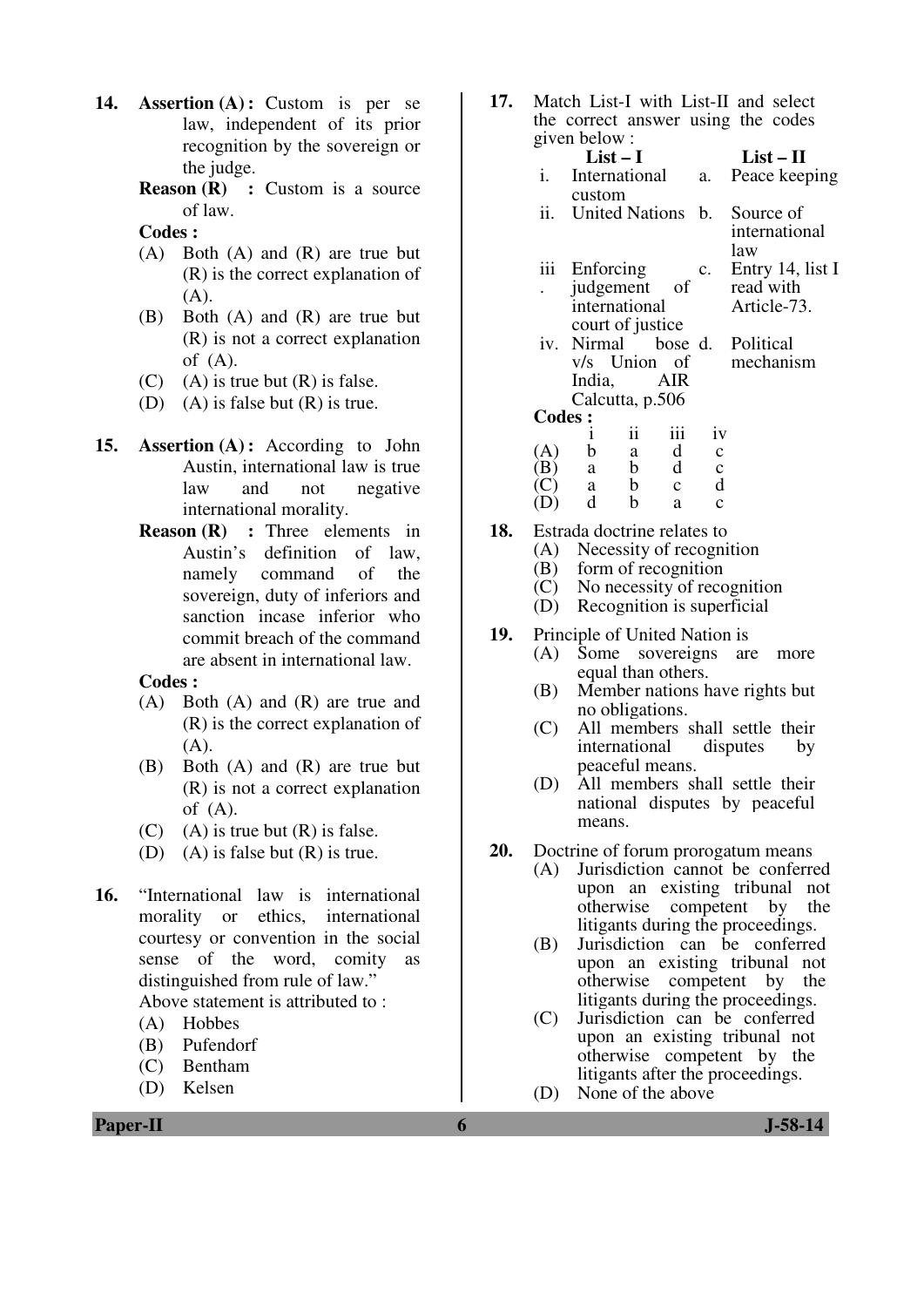- **14. अभिकथन (A) :** रूढि. शासक अथवा न्यायाधीश द्वारा पूर्व-मान्य किए जाने से स्वतंत्र, स्वयं में कानून होती है ।
	- **कारण (R) :** रूढ़ि कानून का स्रोत होती है ।
	- कूट:
	- $(A)$   $(A)$  तथा  $(R)$  दोनों सही हैं, परन्तु  $(R)$ , (A) का सही स्पष्टीकरण है $\perp$
	- $(B)$   $(A)$  तथा  $(R)$  दोनों सही हैं, परन्तु  $(R)$ , (A) का सही स्पष्टीकरण नहीं है $\,$ ।
	- (C)  $(A)$  सही है, परन्तु (R) गलत है।
	- (D)  $(A)$  गलत है, परन्तु (R) सही है ।
- 15. **अभिकथन (A) :** जॉन ऑस्टिन के अनुसार अन्तर्राष्ट्रीय विधि एक सही विधि है और नकारात्मक अन्तर्राष्ट्रीय नैतिकता नहीं है ।
	- **तर्क (R) :** ऑस्टिन द्वारा विधि की परिभाषा में तीन तत्त्व हैं, प्रभृता सम्पन्न का आदेश, निम्नतरों का कर्त्तव्य और मंजुरी जो आदेश के भंग होने पर अन्तर्राष्ट्रीय विधि में अनुपस्थित हैं ।
	- कूट:
	- $(A)$   $(A)$  और  $(R)$  दोनों सही हैं और  $(A)$ की ( $R$ ) सही व्याख्या है ।
	- $(B)$   $(A)$  और  $(R)$  दोनों सही हैं, परन्तु  $(A)$ की  $(R)$  सही व्याख्या नहीं है ।
	- (C)  $(A)$  सही है, परन्तु (R) गलत है ।
	- (D)  $(A)$  गलत है, परन्तु (R) सही है ।
- 1**6.** "अन्तर्राष्ट्रीय विधि अन्तर्राष्ट्रीय नैतिकता और आचार अन्तर्राष्ट्रीय शालीनता अथवा शब्द के सामाजिक भाव में कंवेंशन. विधि के साम्राज्य से विभिन्न सौजन्य रूप में है<sup>।</sup>''

यह कथन है $-$ 

- $(A)$  होब्बस
- (B) पुफेनडार्फ
- $(C)$  बैंथम
- (D) केल्सन

- 17. सूची-I को सूची-II से सुमेलित कीजिए और नीचे दिए कुट से सही उत्तर का चयन कीजिए : ÃÖæ"Öß **– I** ÃÖæ"Öß **– II**  i. अन्तर्राष्टीय रूढि a. शान्ति बनाये रखना ii. संयुक्त राष्ट्र b. अन्तर्राष्ट्रीय विधि का स्रोत iii. अन्तर्राष्ट्रीय न्यायिक c. अदालत के निर्णय को लागू करना एण्टरी 14, सची I जो अनुच्छेद 73 के साथ पढी जाए iv. निर्मल बोस बनाम d. राजनीतिक-तंत्र भारत संघ ए आई आर कलकत्ता, **प्र** 506 कट : i ii iii iv  $(A)$  b a d c<br>  $(B)$  a b d c (B) a b d c  $(C)$  a b c d<br> $(D)$  d b a c  $(D)$  d b a c 18. एस्ट्राडा का सिद्धान्त सम्बंधित है  $(A)$  नान्यता की आवश्यकता  $(B)$  मान्यता का रूप (C)  $\vec{v}$  मान्यता की कोई आवश्यकता नहीं । (D) मान्यता व्यर्थ है । 19. संयुक्त राष्ट्र का सिद्धान्त है (A) कुछ प्रभुत्ता-सम्पन्न देश दूसरों की तुलना में अधिक समान होते हैं । (B) सदस्य राष्ट्रों के अधिकार हैं परन्तु उनकी कोई बाध्यता नहीं है । (C) सभी सदस्य अपने अन्तर्राष्ट्रीय झगड़ों का निपटान शान्तिपूर्ण साधनों से करेंगे । (D) सभी सदस्य अपने राष्ट्रीय झगड़ों को शान्तिपूर्ण साधनों से निपटाऐंगें । 20. µोरम प्रोरोगैटम के सिद्धान्त का अभिप्राय है (A) एक मौजूदा अधिकरण जो अन्यथा सक्षम नहीं. उसे मामले के पक्षकारों द्रारा कार्रवाई के दौरान क्षेत्राधिकार नहीं दिया जा सकता । (B) एक मौजूदा अधिकरण जो अन्यथा सक्षम नहीं. उसे मामले के पक्षकारों द्वारा कार्रवाई के दौरान क्षेत्राधिकार दिया जा सकता है ।
	- (C) एक मौजूदा अधिकरण जो अन्यथा सक्षम नहीं. पक्षकारों द्वारा कार्रवाई के पश्चात क्षेत्राधिकार दिया जा सकता है ।
	- (D) उपर्युक्त में से कोई नहीं

 **J-58-14 7 Paper-II**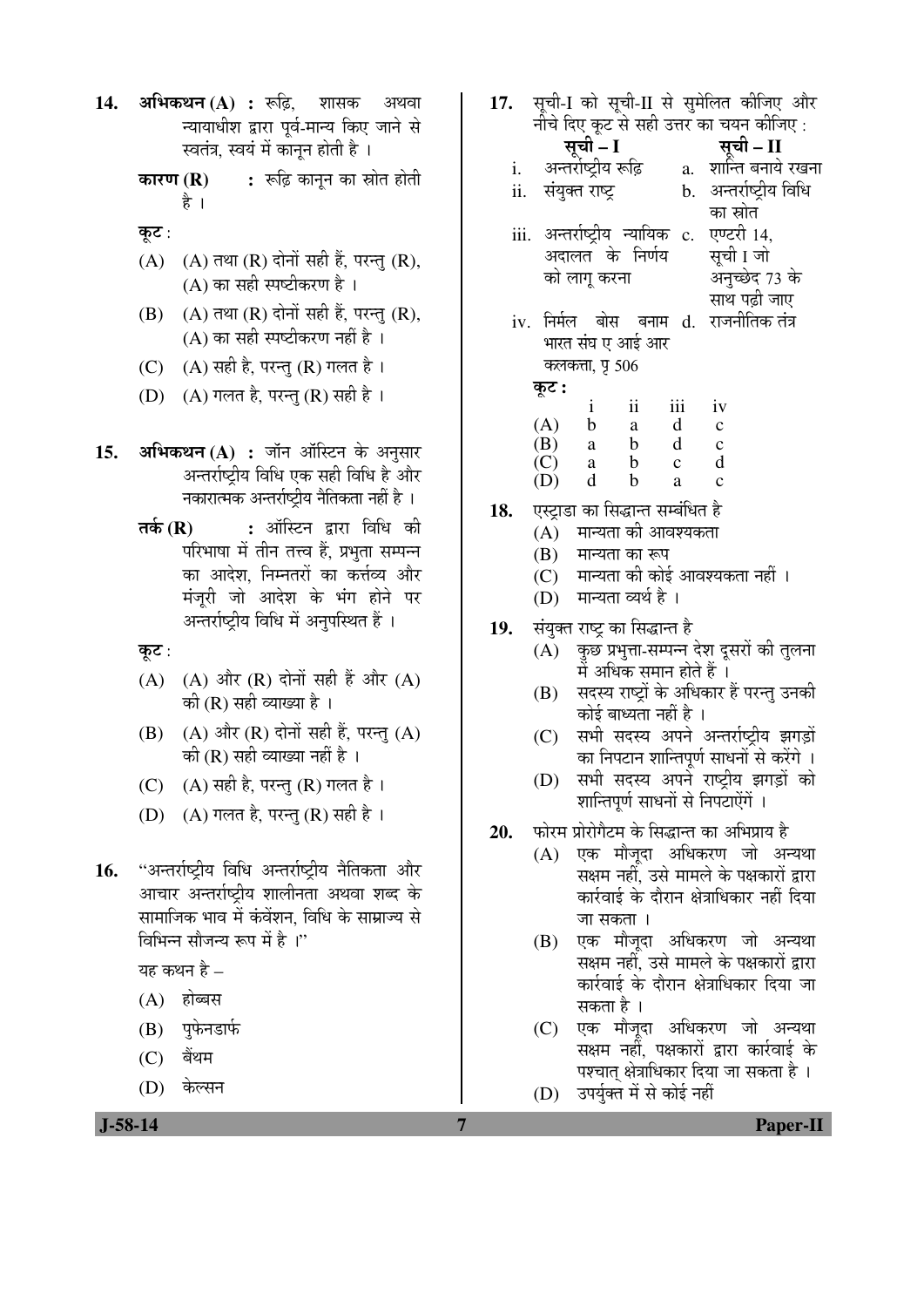- **21. Assertion (A) :** Nikah is a regular and permanent form of marriage among Muslims.
	- **Reason (R) :** Muta is contractual form of marriage and is most uncommon in India.

## **Codes :**

- (A) Both (A) and (R) are correct.
- (B) (A) is correct but  $(R)$  is false.
- (C) (R) is correct but  $(A)$  is wrong.
- (D) Neither (A) is correct nor (R) is correct.
- **22.** Where a Hindu male and Hindu female contract their marriage under the special Marriage Act, 1954, Hindu personal law :
	- (A) Applies to such marriage
	- (B) Does not apply
	- (C) Applies with some modifications
	- (D) Applies with Indian Contract Act
- **23.** When two persons are descendants of a common ancestor but by different wives, they are said to be related to each other by :
	- (A) Full Blood
	- (B) Uterine Blood
	- (C) Half Blood
	- (D) None of the above
- **24.** The term "Hindu" denotes the persons :
	- (i) professing Hindu religion
	- (ii) professing Buddh, Jain or Sikh religion
	- (iii) who are not professing Muslims Christian, Parsi or Jain religion.
	- In respect of the aforesaid propositions which is correct ?
	- $(A)$  (i) and (ii) are correct and (iii) is incorrect.
	- $(B)$  (ii) and (iii) are correct and (i) is incorrect.
	- $(C)$  (i) and (iii) are incorrect but (ii) is correct.
	- (D) (i), (ii) and (iii) all are correct.

**Paper-II 8 J-58-14** 

**25. Assertion (A) :** A having a wife alive, marries another wife. The marriage is void.

**Reason (R) :** Monogamy is the Law. **Codes :** 

- (A) Both (A) and (R) are true.
- (B) Both (A) and (R) are false.
- (C) (A) is true but  $(R)$  is false.
- (D) (A) is false but  $(R)$  is true.
- **26.** A marriage under Muslim law between persons with fosterage relationship is :
	- (A) Sahih
	- (B) Batil
	- (C) Fasid
	- (D) None of the above
- **27.** Under the Indian Contract Act, acceptance of proposal should be
	- (A) Conditional or Unconditional
	- (B) Conditional but not absolute
	- (C) Unconditional and absolute
	- (D) Unconditional but not absolute
- **28.** In Indian Contract Act, the term voidable contract has been defined under :
	- (A) Section 2(e)
	- (B) Section 2(h)
	- (C) Section 2(i)
	- (D) Section 2(g)
- **29.** Contractual liability arises, where
	- (A) there is offer and acceptance only
	- (B) there is intention to create legal relation
	- (C) there is loss to one party
	- (D) the loss of one party is the gain of other party
- **30.** There may be a contract without consideration, if
	- (A) agreement is in writing and registered.
	- (B) parties to the agreement are in near relationship.
	- (C) agreement is made due to natural love and affection.
	- (D) All the above elements are present.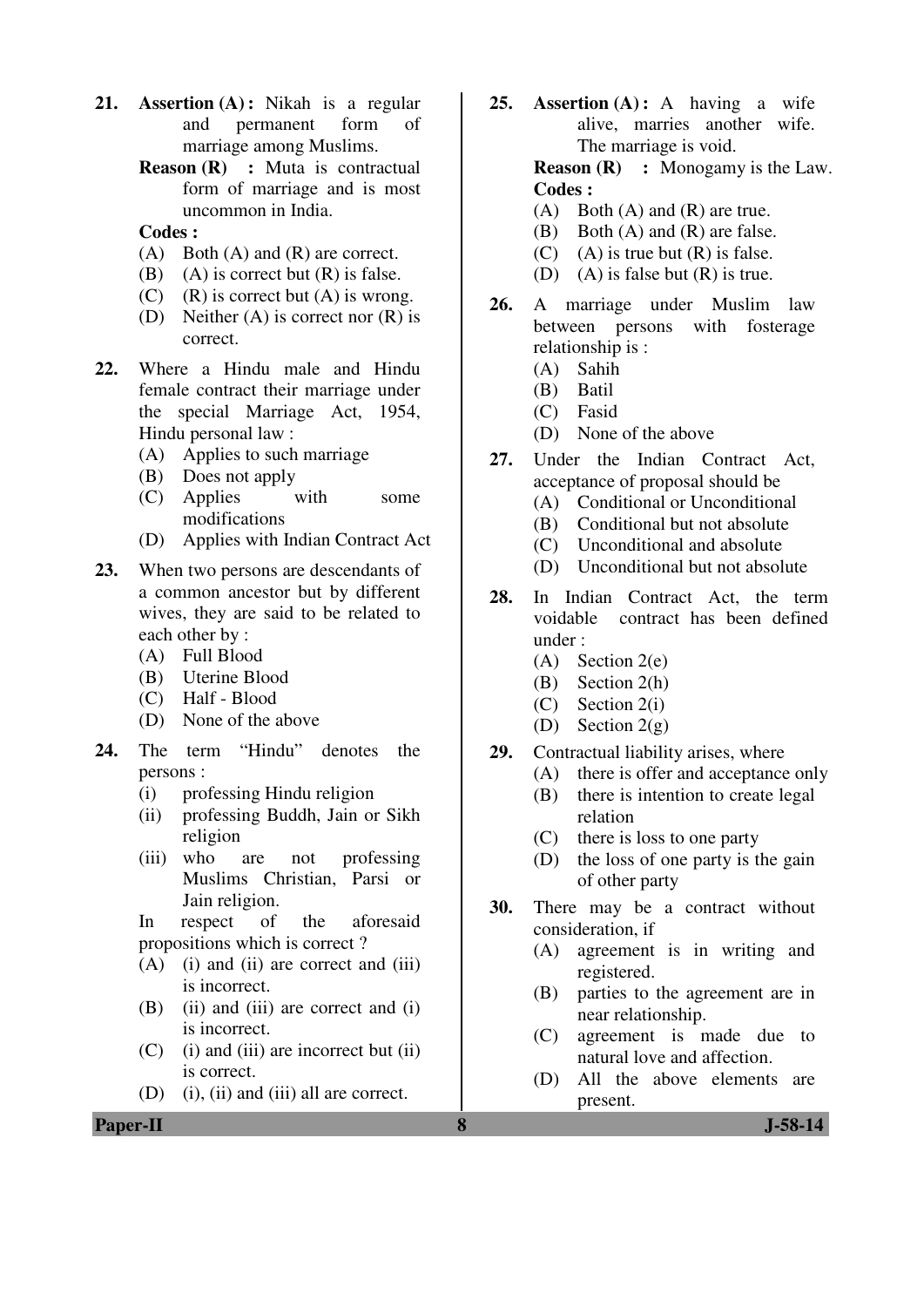- **21. अभिकथन (A) :** मुस्लमानों में निकाह विवाह का एक नियमित एवं स्थायी रूप है ।
	- **तर्क (R) :** मुता एक संविदाजात <u>विवाह है और भारत में अत्यधिक</u> अप्रचलित है ।
	- कूट:
	- $(A)$   $(A)$  और  $(R)$  दोनों सही हैं।
	- $(B)$   $(A)$  सही है, परन्तु  $(R)$  गलत है।
	- $(C)$   $(R)$  सही है, परन्तु  $(A)$  गलत है।
	- (D) न (A) सही है और न ही (R) सही है।
- 22. जहाँ एक हिंदू पुरुष और हिंदू स्त्री विशेष विवाह अधिनियम. 1954 के अधीन विवाह रचाते हैं. हिंद निजी विधि
	- (A) ऐसे विवाह पर लागू होगी
	- (B) लागू नहीं होती ।
	- (C) कुछ परिवर्तनों सहित लागू होगा ।
	- (D) भारतीय संविदा अधिनियम के साथ लाग् होगा $\pm$
- 23. जब दो व्यक्ति एक ही साझे पूर्वज के वंश हों, परन्तु वे विभिन्न पत्नियों से हों, तो उन्हें एक दुसरे से किस आधार पर सम्बंधित कहा जाएगा ?
	- $(A)$  पूर्ण रक्त
	- (B) सहयोनिज रक्त
	- (C) अर्ध-रक्त
	- (D) उपर्युक्त में से कोई नहीं
- 24. 'हिन्दू' शब्द उन व्यक्तियों की ओर इंगित करता है जो
	- (i) हिंदु धर्म का पालन करते हैं ।
	- (ii) । बौद्ध, जैन अथवा सिख धर्म का पालन करते हैं ।
	- (iii) जो मुस्लिम, ईसाई, पारसी अथवा यहूदी धर्मों का पालन नहीं करते हैं ।

उपर्युक्त में से कौन सा प्रस्ताव सही है ?

- $(A)$  (i) और (ii) सही हैं, (iii) गलत है।
- (B) (ii) और (iii) सही हैं, (i) गलत है ।
- (C) (i) और (iii) गलत हैं, (ii) सही है ।
- (D) (i), (ii) और (iii) सभी सही हैं ।

25. **अभिकथन (A) :** ए ने एक पत्नी के जीवित होते हुए दूसरी पत्नी को विवाह कर के ले आया । यह विवाह शुन्य है ।

**तर्क (R) :** एक विवाह का कानुन है । कूट $:$ 

- $(A)$   $(A)$  और  $(R)$  दोनों सही हैं ।
- $(B)$   $(A)$  और  $(R)$  दोनों गलत हैं।
- (C)  $(A)$  सही है, परन्तु (R) गलत है।
- (D) (A) गलत है, परन्तु (R) सही है।
- 26. मस्लिम विधि के अन्तर्गत पोष्य सम्बन्धों वाले दो व्यक्तियों का विवाह है
	- $(A)$  सहीह
	- $(B)$  बातिल
	- $(C)$  फासिद
	- (D) उपर्युक्त में से कोई नहीं
- 27. भारतीय संविदा अधिनियम के अन्तर्गत प्रस्ताव की स्वीकृति होनी चाहिये
	- $(A)$  सशर्त अथवा शर्त के बिना
	- (B) सशर्त परन्तु अपूर्ण
	- (C) शर्त के बिना तथा सम्पूर्ण
	- (D) शर्त के बिना तथा अपूर्ण
- 28. भारतीय संविदा अधिनियम के अन्तर्गत शुन्यकरणीय संविदा को परिभाषित किया गया है
	- (A) धारा  $2(e)$  में
	- $(B)$  धारा 2(h) में
	- (C) धारा  $2(i)$  में
	- (D) धारा  $2(g)$  में
- 29. संविदात्मक दायित्व उत्पन्न होता है
	- (A) जहाँ केवल प्रस्ताव और स्वीकृति हो ।
	- (B) जहाँ विधिक संबंध बनाने का आशय हो ।
	- (C) जहाँ एक पक्षकार कों नुकसान होता है।
	- (D) जहाँ एक पक्षकार का नुकसान दूसरे पक्षकार का लाभ हो ।
- **30.** बिना किसी प्रतिफल के भी संविदा हो सकती है. यदि
	- (A) करार लिखित और पंजीकृत हो ।
	- (B) करार के पक्षकार निकट संबंधी हों ।
	- (C) करार प्राकृतिक प्रेम तथा स्नेह के कारण किया गया हो ।
	- (D) उपर्युक्त सभी तत्त्व विद्यमान हों ।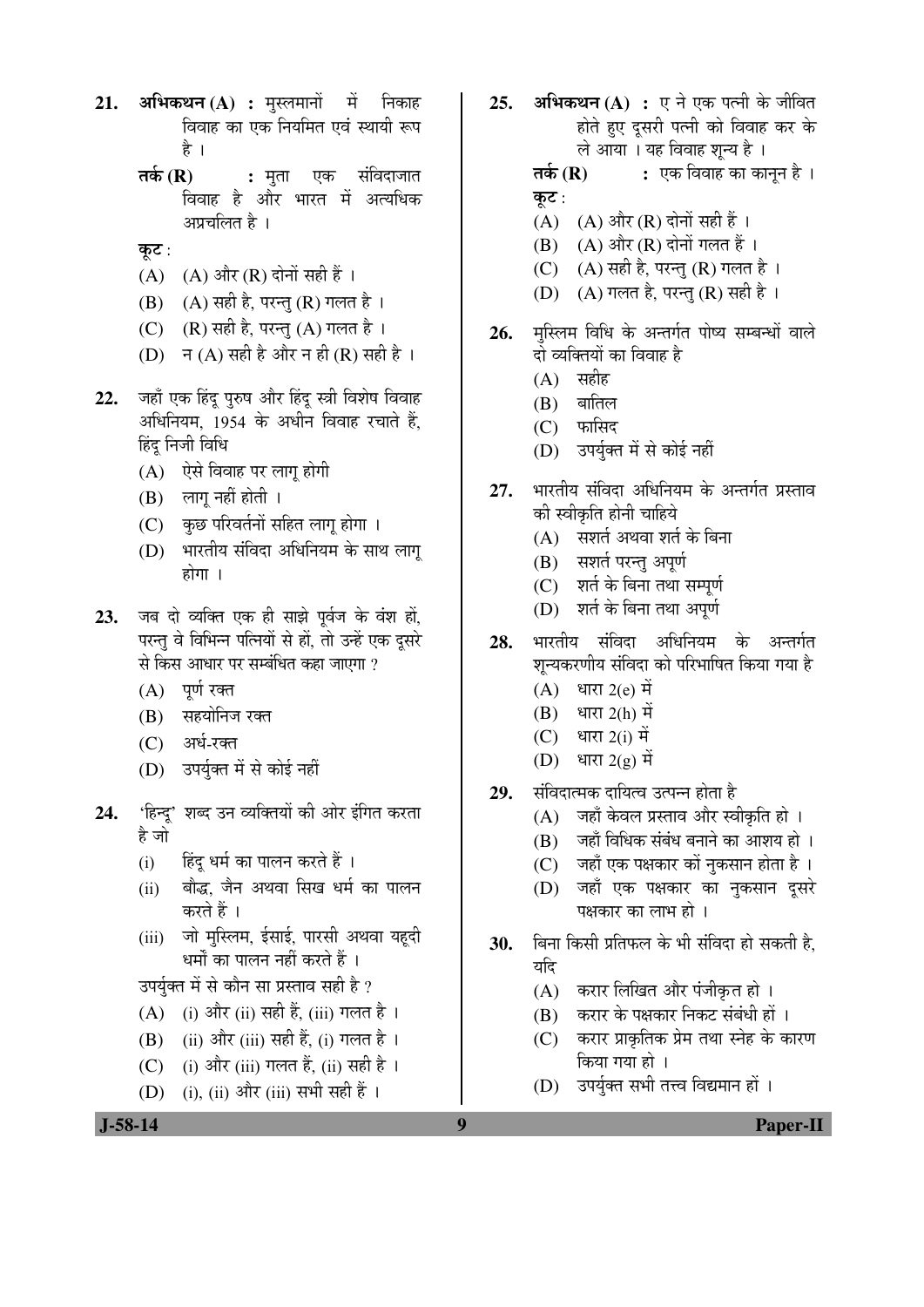- **31.** An agreement of trade combination to regulate legal trade in organised way is
	- (A) Void (B) Voidable
	- (C) Legal (D) Illegal
- **32.** Which one of the following statements is true ?
	- (A) Intimation of minimum price is proposal.
	- (B) An agreement against public policy is voidable.
	- (C) An agreement, the meaning of which is not certain is void.
	- (D) Contingent contracts are illegal.
- **33.** Which one of the following is correct ?
	- (A) Damages can be dispensed with in tort
	- (B) Damages cannot be awarded in tort when other remedies are provided by a statute
	- (C) A remedy by way of damages is essential ingredient of tort
	- (D) Damages can be awarded only if there is a physical injury
- **34.** After considering the following, choose the right choice :
	- 1. infringement of a legal right
	- 2. legal damage
	- 3. any damage

 4. existence of a legal right Right to claim damages in tort would arise only if :

- $(A)$  1, 2 and 3 are present.
- (B) 1, 2 and 4 are present.
- (C) 1, 3 and 4 are present.
- (D) All 1, 2, 3, 4 are present.
- **35.** Mental condition of the wrong doer is
	- (A) relevant in all torts
	- (B) not relevant in tortious liability
	- (C) relevant in case of strict liability
	- (D) relevant in torts based on fault
- **36.** P voluntarily accepted lift from D who was drunk and driving the car. D was affected by the drink and this was known to P. D caused the accident in which P suffered injury. Here,
	- (A) D can escape the liability because P was aware of risk.
	- (B) D is liable because P did not agree to suffer the harm.
	- (C) D is not liable because he gave free lift to P.
	- (D) D is liable because the degree of intoxication was not to such an extent that it can be assumed that there was voluntary assumption of risk by P.
- **37.** A rickshaw was being pulled by the rickshaw puller with three passengers on board, which was against law. A bus was being driven rashly and negligently by its driver. The bus collides with rickshaw resulting into damage to rickshaw and injury to rickshaw passengers. Here
	- (A) passengers cannot claim compensation from bus operator for the injury as they themselves were not acting according to law.
	- (B) passengers cannot claim compensation from bus operator as there was contributory negligence on their part.
	- (C) passengers can claim full compensation from bus operator as their negligence has not contributed to their injury.
	- (D) passengers are entitled for compensation which shall be proportionally reduced taking into account their illegal act.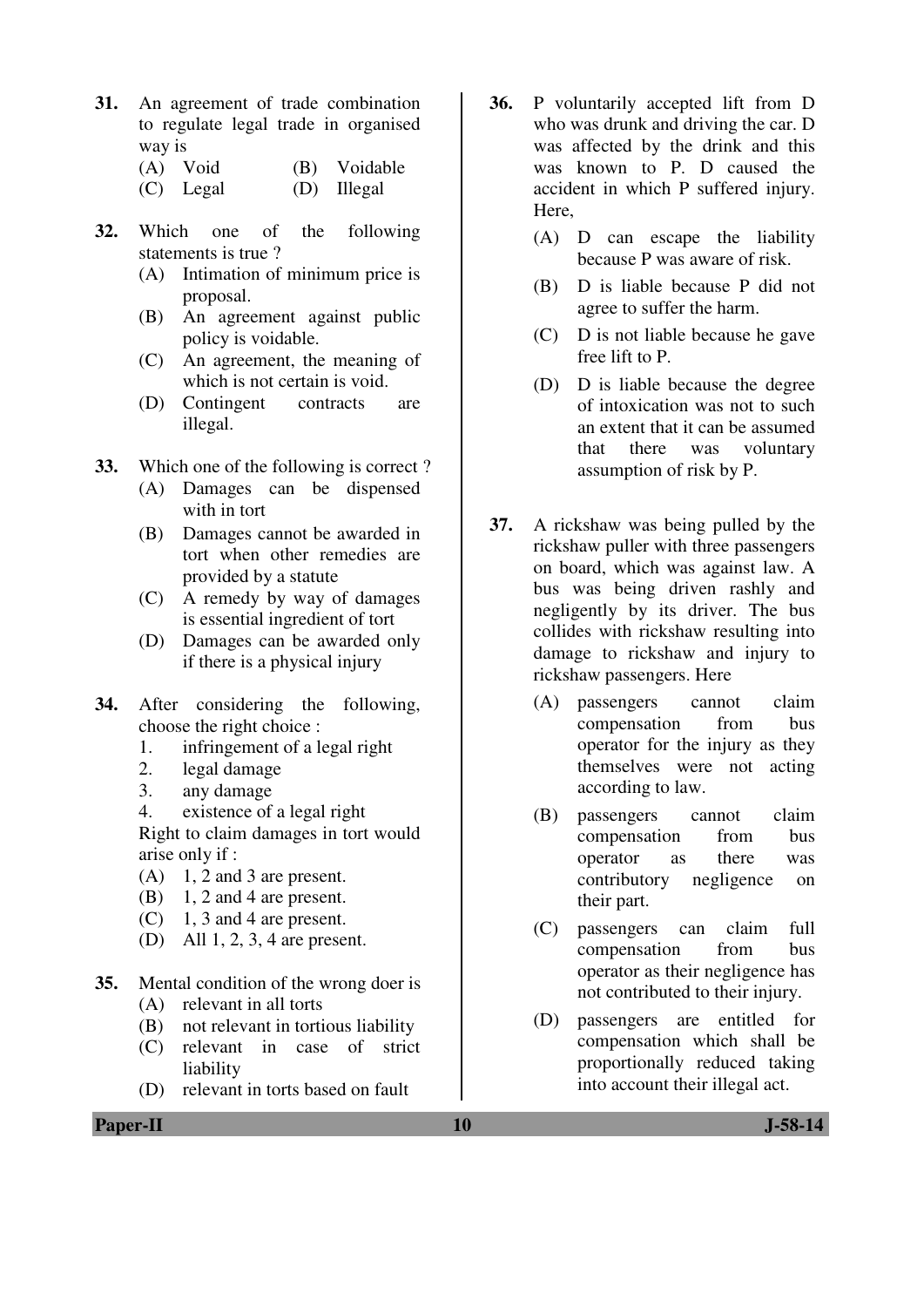- 31. विधिक व्यापार को संगठित तरीके से संचालित करने के लिये व्यापारिक गठबंधन का करार होगा
	- $(A)$  शून्य  $(B)$  शून्यकरणीय
	- (C) वैध (D) अवैध
- 32. निम्नलिखित में से कौन सा कथन सही है ?
	- (A) न्युनतम कीमत बताना प्रस्ताव है ।
	- (B) सार्वजनिक नीति के विरुद्ध अनुबंध शून्यकरणीय है ।
	- (C) । अनिश्चित अर्थ वाले करार शन्य होते हैं ।
	- $(D)$  समाश्रित संविदायें अवैध होती हैं ।
- 33. निम्नलिखित में से कौन सा सही है ?
	- $(A)$  अपकृत्य में नुकसानी को अभिमुक्ति प्रदान की जा सकती है ।
	- (B) अपकृत्य में नुकसानी प्रदान नहीं की जा सकती जब कानुन में अन्य उपचार उपलब्ध हों ।
	- (C) नकसानी के रूप में उपचार अपकृत्य का अनिवार्य तत्त्व है ।
	- (D) नुकसानी तभी प्रदान की जा सकती है जब शारीरिक क्षति पहुँची हो ।
- **34.** ×®Ö´®Ö×»Ö×ÜÖŸÖ ¯Ö¸ü ×¾Ö"ÖÖ¸ü Ûú¸ü®Öê Ûêú ²ÖÖ¤ü ÃÖÆüß विकल्प चुनिए :
	- 1. किसी वैधानिक अधिकार का अतिलंघन
	- 2. वैधानिक नुकसान
	- 3. कोई नुकसान
	- 4. वैधानिक अधिकार का अस्तित्व में होना अपकृत्य में नुकसानी का दावा करने का अधिकार केवल तभी होता है, जब
	- $(A)$  1, 2 तथा 3 विद्यमान हों ।
	- $(B)$  1, 2 तथा 4 विद्यमान हों ।
	- $(C)$  1, 3 तथा 4 विद्यमान हों ।
	- $(D)$  1, 2, 3, 4 सभी विद्यमान हों ।
- **35.** दुष्कृत्य करने वाले की मन:स्थिति
	- $(A)$  सभी अपकृत्यों में प्रासंगिक होती है।
	- (B) अपकृत्य परक जिम्मेदारी में प्रासंगिक नहीं होती ।
	- (C) कठोर जिम्मेदारी में प्रासंगिक होती है)।
	- (D) कसुर पर आधारित अपकृत्य में प्रासंगिक होती है $\perp$

**36.** P ने स्वेच्छा से D से. जिसने शराब पी रखी थी और कार चला रहा था. लिफ्ट लिया । यह तथ्य & D शराब के नशे के प्रभाव में है. P जानता था । D ने दुर्घटना की जिसमें P घायल हुआ ।

यहाँ :

- $(A)$  D जिम्मेदारी से बच सकता है क्योंकि P को खतरे की जानकारी थी ।
- $(B)$  D जिम्मेदार है क्योंकि P ने नकसान भुगतने की सहमति नहीं दी थी
- (C) D जिम्मेदार नहीं है क्योंकि उसने P को नि:शल्क लिफ्ट दी थी ।
- $(D)$  D जिम्मेदार है क्योंकि नशे की मात्रा इतनी अधिक नहीं थी P खतरे का स्वैच्छिक अनमान लगा पाता ।
- 37. **एक रिक्शावाला रिक्शा पर तीन सवारियाँ** बिठा कर रिक्शा खींच रहा था जो विधि विरुद्ध था । एक चालक बस को लापरवाही से और जल्दबाजी में चला रहा था । बस रिक्शा से टकरा जाती है तथा इससे रिक्शा को क्षति तथा सवारियों को चोट पहुँचती है ।

यहाँ $\, \cdot \,$ 

- $(A)$  सवारियाँ बस के संचालक से क्षतिपर्ति का दावा नहीं कर सकती हैं क्योंकि वे स्वयं कानुन का पालन नहीं कर रही थीं ।
- (B) सवारियाँ बस के संचालक से क्षतिपूर्ति का दावा नहीं कर सकती क्योंकि उनके पक्ष से भी सह भागितापूर्ण लापरवाही हुई थी ।
- (C) सवारियाँ बस के संचालक से पूर्ण क्षतिपूर्त्ति का दावा कर सकती हैं क्योंकि उन्हें चोट पहुँचने में उनकी लापरवाही का योगदान नहीं था ।
- (D) सवारियाँ क्षतिपूर्ति की हकदार हैं जिसे, उनके गैरकानूनी कार्य पर विचार करते हुए, आनुपातिक रूप में कम किया जाएगा ।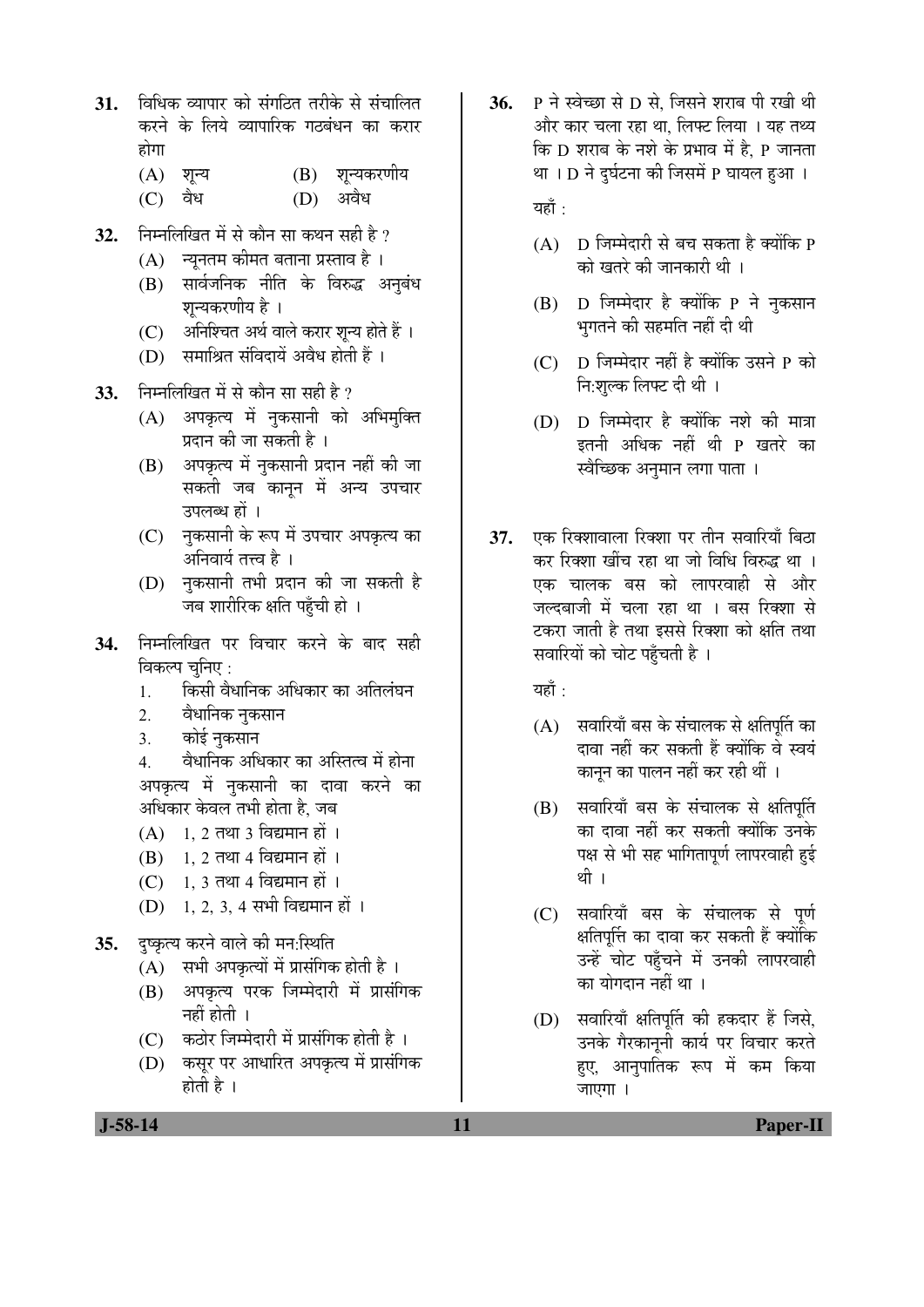- **38.** Consider the following and then select the right code :
	- 1. Absolute liability implies liability without fault.
	- 2. In case of absolute liability defendant is liable for the injury if his act is the direct and proximate cause of plaintiff's injury.
	- 3. Absolute liability is the liability of the defendant without any defence.
	- 4. In absolute liability, defendant can escape the liability if he can prove that the damage was the result of an act of stranger.

#### **Codes :**

- $(A)$  1, 2 and 4 are correct.
- (B) 2 and 3 are correct.
- $(C)$  1, 2 and 3 are correct.
- (D) 1 and 4 are correct.
- **39.** Causing one thing to resemble another thing is known as :
	- (A) Counterfeit (B) Deception<br>(C) Cheating (D) All of then
	- $(D)$  All of them
- **40.** A private libel is not considered as strict liability because :
	- (A) There is no common injury or danger inferred from the facts
	- (B) It was the result of bonafide belief
	- (C) It is not a statutory offence
	- (D) The principles of Rayland v/s Fletcher is not applicable
- **41. Assertion (A) :** The principle of common intention applies when a criminal act is done by several persons in furtherance of that intention.
	- **Reason (R) :** A intentional cooperation for committing an<br>offence culminated from culminated from several acts.

**Codes :** 

- $(A)$   $(A)$  is true but  $(R)$  is not the reason.
- (B) Both (A) and (R) are true and (R) is the reasonable explanation of (A) .
- (C) Both are distinctive offences and (A) is not dependent on (R).
- (D) (A) is false but (R) is true.
- **42. Assertion (A) :** The right of private defence does not depend upon the actual criminality of the aggressor but on the wrongful character of the act attempted.
	- **Reason (R) :** Even if an act is treated as offence the right of private defence arises against the author despite his personal incapacity.

## **Codes :**

- (A) (A) is correct principle because (R) is the right reason.
- (B) (A) is untenable under law while (R) is the justifiable cause.
- (C) (A) is the law on an unlawful act while (R) results without mens rea.
- (D) (A) is not true while  $(R)$  is false.
- **43.** The maxim "De Minimis non curat" relates to \_\_\_\_\_\_\_.
	- (A) Slight harm
	- (B) Trifles
	- (C) Exhibition of disrespect
	- (D) Annoyance
- **44.** Instigating or engaging in a conspiracy or intentionally aiding a person to commit an offence is better known as \_\_\_\_\_.
	- (A) Principal Crime
	- (B) Second Degree Crime
	- (C) Wilful mis-representation
	- (D) Abetment
- **45.** The First Come Last Go, and the Last Come First Go rule is associated with
	- (A) Strike
	- (B) Lock out
	- (C) Retrenchment
	- (D) Closure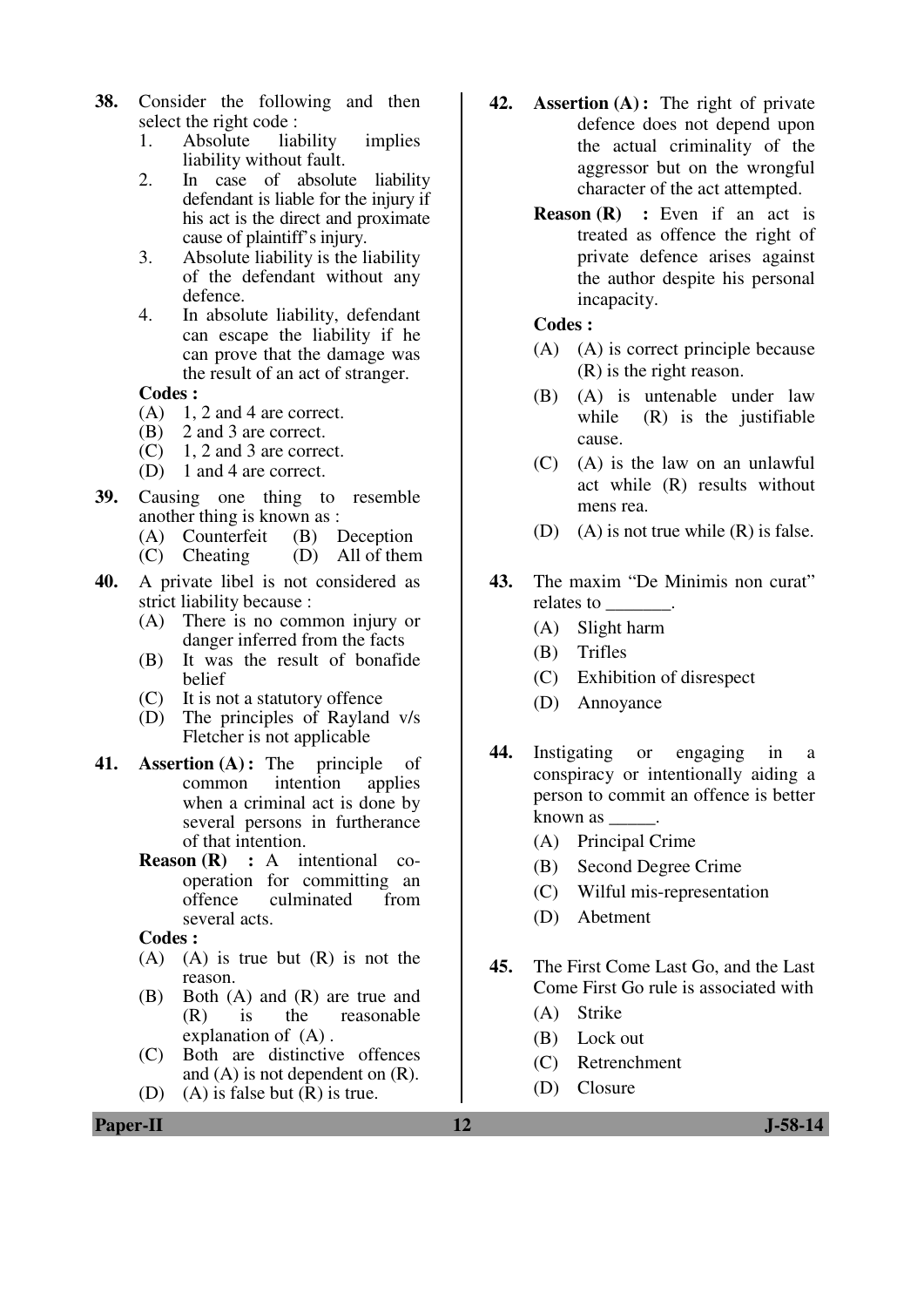- 38. ਜਿਸਕਿਯਿਕ पर विचार कीजिए तथा सही कुट चनिए $:$ 
	- 1. पर्ण जिम्मेदारी में बिना कसुर के जिम्मेदारी का भाव निहित है ।
	- 2. पर्ण जिम्मेदारी के मामले में प्रतिवादी क्षति के लिए जिम्मेदार है यदि वादी को क्षति उसके (प्रतिकर्म) के कार्य का प्रत्यक्ष तथा अनुमानित कारण है ।
	- 3. पर्ण दायित्व, प्रतिवादी का बिना किसी बचाव के दायित्व है ।
	- 4. पर्ण दायित्व में, प्रतिवादी जिम्मेदारी से बँच सकता है यदि वह साबित करता है कि नुकसान किसी अजनबी व्यक्ति के कार्य के कारण हुआ ।
	- कूट:
	- $(A)$  1, 2 एवं 4 सही हैं।
	- $(B)$  2 एवं 3 सही हैं ।
	- $(C)$  1, 2 एवं 3 सही हैं ।
	- $(D)$  1 एवं 4 सही हैं ।
- 39. किसी अन्य चीज से मिलती-जुलती चीज को करने को क्या कहते हैं ?
	- $(A)$  कूटकरण  $(B)$  प्रवंचना
	- (C) छल (D) उपर्युक्त सभी
- **40.** एक निजी अपमान-लेख को कठोर दायित्व नहीं माना जाता क्योंकि
	- $(A)$  तथ्यों से कोई सामान्य क्षति या हानि नहीं पहँती है ।
	- (B) उसे सदुभाविक विश्वास का परिणाम माना जाता है ।
	- (C) यह एक वैधानिक अपराध नहीं है ।
	- (D) रेलैण्ड बनाम फ्लेचर का सिद्धांत लाग् नहीं होता $\perp$
- **41. अभिकथन (A) :** सामान्य आशय का सिद्धांत तब लागू होता है जब उस आशय को आगे बढ़ाने के लिए अनेक लोगों द्वारा कोई आपराधिक कार्य किया जाता है ।
	- **कारण (R) :** अनेक कृत्यों की पराकाष्ठा के रूप में उत्पन्न अपराध को करने में साभिप्राय सहभागिता

कुट $:$ 

- (A) (A) सही है परन्तु (R) कारण नहीं है ।
- $(B)$   $(A)$  तथा  $(R)$  दोनों सही हैं तथा  $(R)$ , (A) का तर्कसंगत स्पष्टीकरण है।
- $(C)$  दोनों सुभिन्न अपराध हैं तथा  $(A)$ ,  $(R)$ पर निर्भर नहीं है ।
- (D)  $(A)$  गलत है, परन्तु (R) सही है ।
- **42. अभिकथन (A) :** प्राइवेट प्रतिरक्षा का अधिकार आक्रमक व्यक्ति की वास्तविक आपराधिकता पर नहीं बल्कि किए गए कृत्य की सद्धोष प्रकृति पर निर्भर होता है ।
	- **कारण (R) :** यदि किसी कृत्य को अपराध मान भी लिया जाय, कर्ता की वैयक्तिक अक्षमता के बावजूद, उसके विरुद्ध प्राइवेट प्रतिरक्षा का अधिकार उत्पन्न होता है $\perp$
	- कूट $:$
	- $(A)$   $(A)$  सही सिद्धांत है क्योंकि  $(R)$  सही कारण है ।
	- $(B)$   $(A)$  कानून के अंतर्गत अमान्य है जबकि  $(R)$  न्याय संगत सिद्ध किया जा सकने <u>वाला कारण है ।</u>
	- (C) (A) गैर कानूनी कृत्य पर कानून है जबकि (R) दराशय के बिना उत्पन्न होता है $\perp$
	- (D)  $(A)$  सही नहीं है जबकि (R) गलत है ।
- 43. "डी मिनिमिस नान करट" सक्ति का संबंध किससे है ?
	- $(A)$  अल्प अपहानि
	- $(B)$  छोटी सी बात
	- (C) अपमान-प्रदर्शन
	- (D) क्षोभ
- 44. उकसाना या षडयंत्र में लगाना अथवा किसी अपराध को करने में किसी व्यक्ति की साभिप्राय सहायता करना – इन्हें क्या कहा जाता है ?
	- $(A)$  मृख्य अपराध
	- (B) द्वितीय डिग्री का अपराध
	- (C) जानबूझ कर दुर्व्यपदेशन
	- (D) दृष्प्रेरण
- 45. पहले आओ अंत में जाओ तथा अंत में आओ पहले जाओ नियम का संबंध किससे है ?
	- $(A)$  हडताल
	- $(B)$  तालाबंदी
	- (C) छंटनी
	- (D) बंद होना

 **J-58-14 13 Paper-II**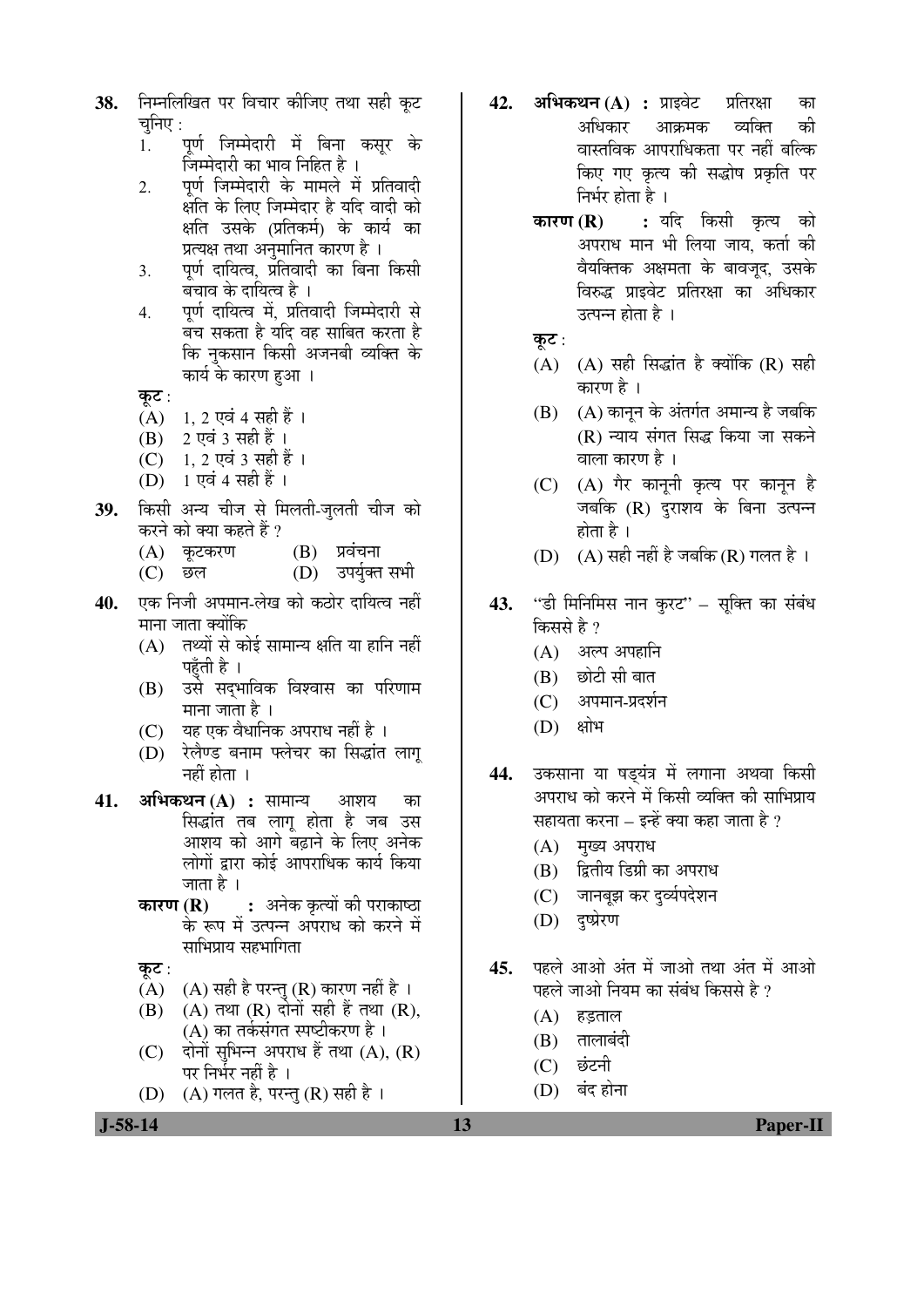- **46.** One of the following is not the duty of works committee under the Industrial Disputes Act.
	- (A) To promote measures for securing and preserving amity and good relations between the employees and workmen.
	- (B) To form groups among workmen and strengthen mediation between employer and employee.
	- (C) To achieve the object, it is their duty to comment upon matter of common interest or concern of employers and workmen.
	- (D) to endeavour to compose any material difference of opinion in respect of matters of common interest or concern between employers and workmen.
- **47.** An unregistered trade union has one of the following disadvantage :
	- (A) It can acquire and hold both movable and immovable property.
	- (B) It has no corporate existence.
	- (C) It can contract through agents.
	- (D) It is a legal entity.
- **48.** In order to entitle the workmen to wages for the period of strike, the strike should be legal as well as justified. The above principle was laid down in one of the following case by the apex court :
	- (A) Crompton Greaves v/s The workmen AIR 1978 SC.
	- (B) Ballarpur collieries v/s C.G.I.T Dhanbad AIR 1972 SC.
	- (C) Management of India Radiatiors Ltd and another v/s presiding officer and another AIR 2003 II LLJ (Mad)
	- (D) Workmen of Motor Industries Co. Ltd v/s Management of Motor Industires Co Ltd AIR 1969 SC.
- **49.** In one of the following case the Supreme Court held that when retrenchment of a workmen is invalid reinstatement can be ordered :
	- (A) Harindara Singh v/s Punjab State warehousing Corporation 2010 II LLJ SC
	- (B) Surendara Kumar Verma v/s Central Govt. Indl. Tribunal 1981 ILLJ SC
	- (C) Management W.B. India Ltd v/s Jagannath AIR 1974 SC
	- (D) Pioneer Ltd v/s Tajdar Hussain AIR 1974 SC
- **50.** In which of the following, the members of the registered trade union can claim immunity in criminal cases ?
	- (A) The combination of two or more members of a registered trade union act in furtherance of a trade dispute.
	- (B) The combination of two or more members of a registered trade union act with an intention to create loss or damage to the properties of the employer.
	- (C) The trade union leaders in exercise of the managerial powers direct the workers from abstaining to do the work.
	- (D) The members of a trade union act in combination with an intention to coerce the employer to acced to their demands.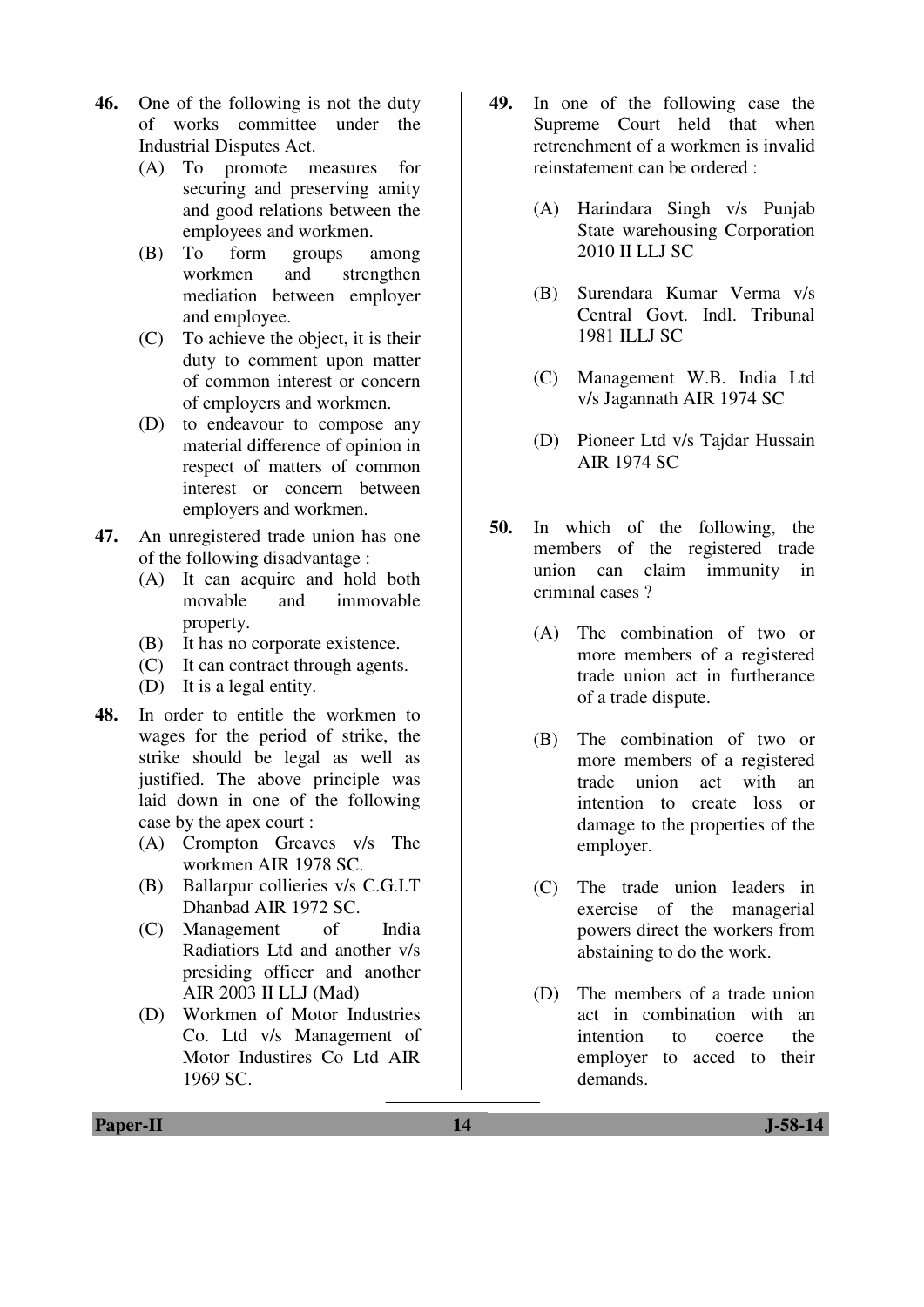- 46. निम्नलिखित में से कौन सा औद्योगिक विवाद अधिनियम के अंतर्गत. कार्य समिति का कर्त्तव्य नहीं है  $\gamma$ 
	- $(A)$  नियोक्ताओं और कर्मकारों के बीच मित्रतापर्ण एवं अच्छे संबंध को बनाने और कायम रखने के उपायों को बढ़ावा देना ।
	- (B) कर्मकारों के बीच समूह निर्माण तथा नियोक्ता और कर्मचारियों के बीच मध्यस्थता को सशक्त बनाना ।
	- $(C)$  नियोक्ताओं तथा कर्मकारों के समान हित से संबंधित मामलों पर. उद्देश्य की प्राप्ति हेत् टिप्पणी करना उनका कर्त्तव्य है ।
	- (D) नियोक्ताओं तथा कर्मकारों के समान हितों से संबंधित या सरोकार रखने वाले मामलों से जुड़े किसी महत्त्वपूर्ण मतभेद <u>को शांत करने की चेष्टा करना ।</u>
- 47. अपंजीकृत मजदुर संघ होने का एक नुकसान क्या है ?
	- (A) यह चल तथा अचल दोनों प्रकार की सम्पत्ति अधिग्रहण और धारण कर सकता है ।
	- $(B)$   $\bar{z}$ सका कोई कॉर्पोरेट अस्तित्व नहीं होता ।
	- (C) यह अभिकर्ताओं के माध्यम से अनुबंध कर सकता है ।
	- (D) यह एक काननी सत्ता है)।
- 48. हड़ताल की मियाद में कर्मकारों को मजदूरी का हकदार बनने के लिए हड़ताल को कानूनी और च्यायसंगत होना चाहिए

सर्वोत्तम न्यायालय से निम्नलिखित में से किस मामलें में इस सिद्धांत की स्थापना की ?

- $(A)$  क्रांप्टन ग्रीव्स बनाम कर्मकार, ए आई आर 1978 एस सी
- (B) बल्लारपुर कोलियरिज बनाम सी.जी.आई.टी. धनबाद. ए.आई.आर. 1972 एस सी
- (C) मैनेजमेंट ऑफ इंडिया रेडिएटर्स लिमिटेड तथा अन्य बनाम प्रेजाइडिंग ऑफिसर और अन्य, ए आई आर 2003 II एल एल जे (मद्रास)
- (D) वर्कमेन ऑफ मोटर इंडस्ट्रीज कंपनी लिमिटेड बनाम मैनेजमेंट ऑफ मोटर इंडस्ट्रीज कंपनी लिमिटेड, ए आई आर 1969 एस सी
- 49. निम्नलिखित में से किस मामले में उच्चतम <u>न्यायालय ने यह निर्णय दिया था कि यदि किसी</u> कर्मकार की छंटनी अविधिमान्य हो तो कर्मकार को कार्य पर पुन: स्थापित किया जा सकता है ?
	- (A) हरिन्दर सिंह बनाम पंजाब स्टेट वेयरहाउसिंग कॉर्पोरेशन 2010 आई आई एल एल जे एस सी
	- (B) सुरेन्द्र कुमार वर्मा बनाम सेंट्रल गवर्नमेंट इंडस्ट्रियल ट्रिब्यूनल 1981 आई एल एल जे एस सी
	- (C) मैनेजमेंट डब्ल्यू बी इंडिया लिमिटेड बनाम जगन्नाथ ए आई आर 1974 एस सी
	- (D) पायोनियर लिमिटेड बनाम ताजदार हुसैन ए आई आर 1974 एस सी
- 50. पंजीकृत मजदूर संघ के सदस्य निम्नलिखित में से किसमें आपराधिक मामलों में उन्मुक्ति का दावा कर सकते हैं ?
	- $(A)$  किसी मजदुर विवाद को आगे बढ़ाने में कार्यरत किसी पंजीकृत मज़दर संघ के दो या अधिक सदस्यों का संगठन**।**
	- $(B)$  नियोक्ता की सम्पत्ति की हानि करने या नुकसान पहुँचाने के आशय से कार्यरत किसी पंजीकृत मजदर संघ के दो या अधिक सदस्यों का संगठन ।
	- (C) प्रबंधकीय शक्तियों का प्रयोग करते हुए, मजदूरों को काम नहीं करने का निर्द<mark>े</mark>श देने वाले मजदूर संघ के नेता ।
	- $(D)$  नियोक्ता को अपनी माँग मनवाने के आशय से बलात् विवश करने वाले मजदूर संघ के सदस्य ।